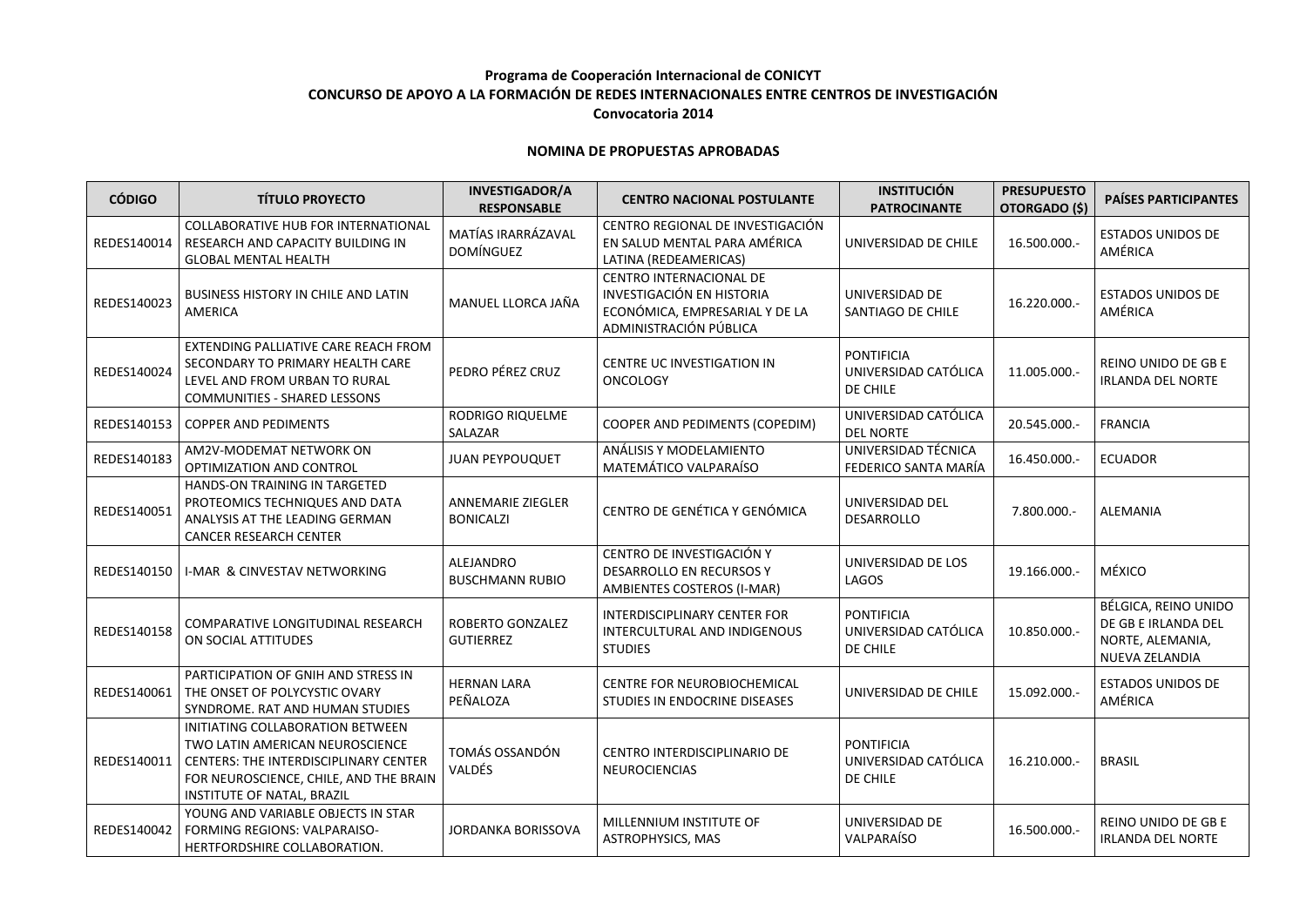| <b>CÓDIGO</b> | <b>TÍTULO PROYECTO</b>                                                                                                                                                                                                                     | <b>INVESTIGADOR/A</b><br><b>RESPONSABLE</b>  | <b>CENTRO NACIONAL POSTULANTE</b>                                                         | <b>INSTITUCIÓN</b><br><b>PATROCINANTE</b>                    | <b>PRESUPUESTO</b><br>OTORGADO (\$) | PAÍSES PARTICIPANTES                            |
|---------------|--------------------------------------------------------------------------------------------------------------------------------------------------------------------------------------------------------------------------------------------|----------------------------------------------|-------------------------------------------------------------------------------------------|--------------------------------------------------------------|-------------------------------------|-------------------------------------------------|
| REDES140045   | <b>CEDS-SEARC RESEARCH NETWORK</b>                                                                                                                                                                                                         | <b>VLADIMIR ALARCON</b><br>CALDERON          | CENTRO DE ENERGÍA Y DESARROLLO<br>SUSTENTABLE                                             | UNIVERSIDAD DIEGO<br><b>PORTALES</b>                         | 15.255.000 .-                       | <b>ESTADOS UNIDOS DE</b><br>AMÉRICA             |
| REDES140154   | RED INTERNACIONAL DE COLABORACIÓN<br>EN INVESTIGACIÓN Y MOVILIDAD<br>ACADÉMICA Y ESTUDIANTIL ENTRE CENTRO<br>CIECII-CHILE / UNIVERSIDADES CATÓLICAS<br>DE CONCEPCIÓN Y TEMUCO Y CENTRO L-KIT<br>/ UNIVERSIDAD DE BRISTOL, GRAN<br>BRETAÑA. | MARCELO CAREAGA<br><b>BUTTER</b>             | CENTRO DE INVESTIGACIÓN EN<br>EDUCACIÓN EN CONTEXTO INDÍGENA E<br>INTERCULTURAL (CIECII)  | UNIVERSIDAD CATÓLICA<br>DE LA SANTÍSIMA<br><b>CONCEPCIÓN</b> | 16.465.000.-                        | REINO UNIDO DE GB E<br><b>IRLANDA DEL NORTE</b> |
| REDES140231   | <b>BROADENING AND STRENGTHENING</b><br>INTERNATIONAL NETWORK<br><b>COLLABORATIONS: EXPANDING THE</b><br>HORIZON ON THE NEUROBIOLOGY OF<br>CHEMOSENSATION RESEARCH                                                                          | MARIA SANHUEZA TOHÁ                          | CENTRO DE FISIOLOGÍA CELULAR                                                              | UNIVERSIDAD DE CHILE                                         | 18.164.060.-                        | <b>ESTADOS UNIDOS DE</b><br>AMÉRICA             |
| REDES140084   | THE EVOLVING PUBLIC ROLE OF<br>UNIVERSITIES IN CHILE AND THE US:<br>SEEKING A SHARED SOCIAL CONTRACT                                                                                                                                       | CAROLINA GUZMÁN<br>VALENZUELA                | CENTRO DE INVESTIGACIÓN AVANZADA<br>EN EDUCACIÓN (CIAE)                                   | UNIVERSIDAD DE CHILE                                         | 16.275.000.-                        | <b>ESTADOS UNIDOS DE</b><br>AMÉRICA             |
| REDES140138   | INTERNATIONAL RESEARCH NETWORK ON<br>DYNAMICAL SYSTEMS WITH MILD<br><b>HYPERBOLIC BEHAVIOR</b>                                                                                                                                             | ANDRES NAVAS FLORES                          | CENTER OF DYNAMICAL SYSTEMS AND<br>RELATED FIELDS (DYSYRF)                                | UNIVERSIDAD DE<br>SANTIAGO DE CHILE                          | 16.500.000.-                        | <b>BRASIL, FRANCIA</b>                          |
| REDES140004   | CONSERVED MECHANISMS OF IN VIVO CELL<br>MIGRATION: ROLE OF THE TRP CALCIUM<br>CHANNEL MCOLN1.                                                                                                                                              | <b>ALVARO GLAVIC</b><br><b>MAURER</b>        | LABORATORIO DE BIOLOGÍA DEL<br><b>DESARROLLO</b>                                          | UNIVERSIDAD DE CHILE                                         | 21.900.000.-                        | <b>FRANCIA</b>                                  |
| REDES140036   | A MULTIDISCIPLINARY GEOSCIENCE<br>NETWORK FOR GEOTHERMAL RESEARCH<br>AND TRAINING IN CHILE: THE NEW<br><b>ZEALAND EXPERIENCE</b>                                                                                                           | <b>DIEGO MORATA</b><br><b>CÉSPEDES</b>       | CENTRO DE EXCELENCIA EN GEOTERMIA<br>DE LOS ANDERS (CEGA)                                 | UNIVERSIDAD DE CHILE                                         | 16.360.000.-                        | NUEVA ZELANDIA                                  |
| REDES140053   | NEW TECHNOLOGIES FOR ENVIRONMENTAL<br><b>PROTECTION</b>                                                                                                                                                                                    | <b>OLGA RUBILAR</b><br>ARANEDA               | SCIENTIFIC AND TECHNOLOGICAL BIO-<br><b>RESOURCE NUCLEUS (BIOREN)</b>                     | UNIVERSIDAD DE LA<br><b>FRONTERA</b>                         | 16.400.000.-                        | BRASIL, ARGENTINA,<br><b>SUECIA</b>             |
| REDES140227   | <b>BUILDING NETWORKS FOR THE</b><br>SUSTAINABLE MANAGEMENT AND<br>BIODIVERSITY CONSERVATION OF THE<br>EASTER ISLAND ECOREGION                                                                                                              | <b>CARLOS GAYMER</b>                         | MILLENNIUM NUCLEUS FOR ECOLOGY<br>AND SUSTAINABLE MANAGEMENT OF<br><b>OCEANIC ISLANDS</b> | UNIVERSIDAD CATÓLICA<br><b>DEL NORTE</b>                     | 16.499.326.-                        | <b>ESTADOS UNIDOS DE</b><br>AMÉRICA             |
| REDES140176   | "THE TREE AS AN EFFICIENT TOOL TO<br>ASSESS AND IMPROVE AIR QUALITY"                                                                                                                                                                       | <b>MARÍA PRÉNDEZ</b><br><b>BOLÍVAR</b>       | RED DE ESTUDIOS UNIVERSITARIOS DE<br>CONTAMINACIÓN ATMOSFÉRICA                            | UNIVERSIDAD DE CHILE                                         | 11.867.732.-                        | MÉXICO                                          |
| REDES140104   | UNDERSTANDING THE RELEVANCE OF<br>HUMAN AGENCY FOR EDUCATIONAL<br>RESEARCH, POLICY AND PRACTICE                                                                                                                                            | <b>CAROLINA HOLTHEUER</b><br><b>BEAUSIRE</b> | CENTRO DE INVESTIGACIÓN AVANZADA<br>EN EDUCACIÓN                                          | UNIVERSIDAD DE CHILE                                         | 16.400.000.-                        | <b>FINLANDIA</b>                                |
| REDES140139   | PALEOHYDROLOGICAL CHANGE AND<br>HUMAN OCCUPATION IN THE ATACAMA<br>DESERT DURING THE LATE PLEISTOCENE                                                                                                                                      | <b>CLAUDIO LATORRE</b><br><b>HIDALGO</b>     | INSTITUTO DE ECOLOGÍA Y<br><b>BIODIVERSIDAD</b>                                           | INSTITUTO DE ECOLOGÍA<br>Y BIODIVERSIDAD                     | 16.500.000.-                        | <b>ESTADOS UNIDOS DE</b><br>AMÉRICA             |